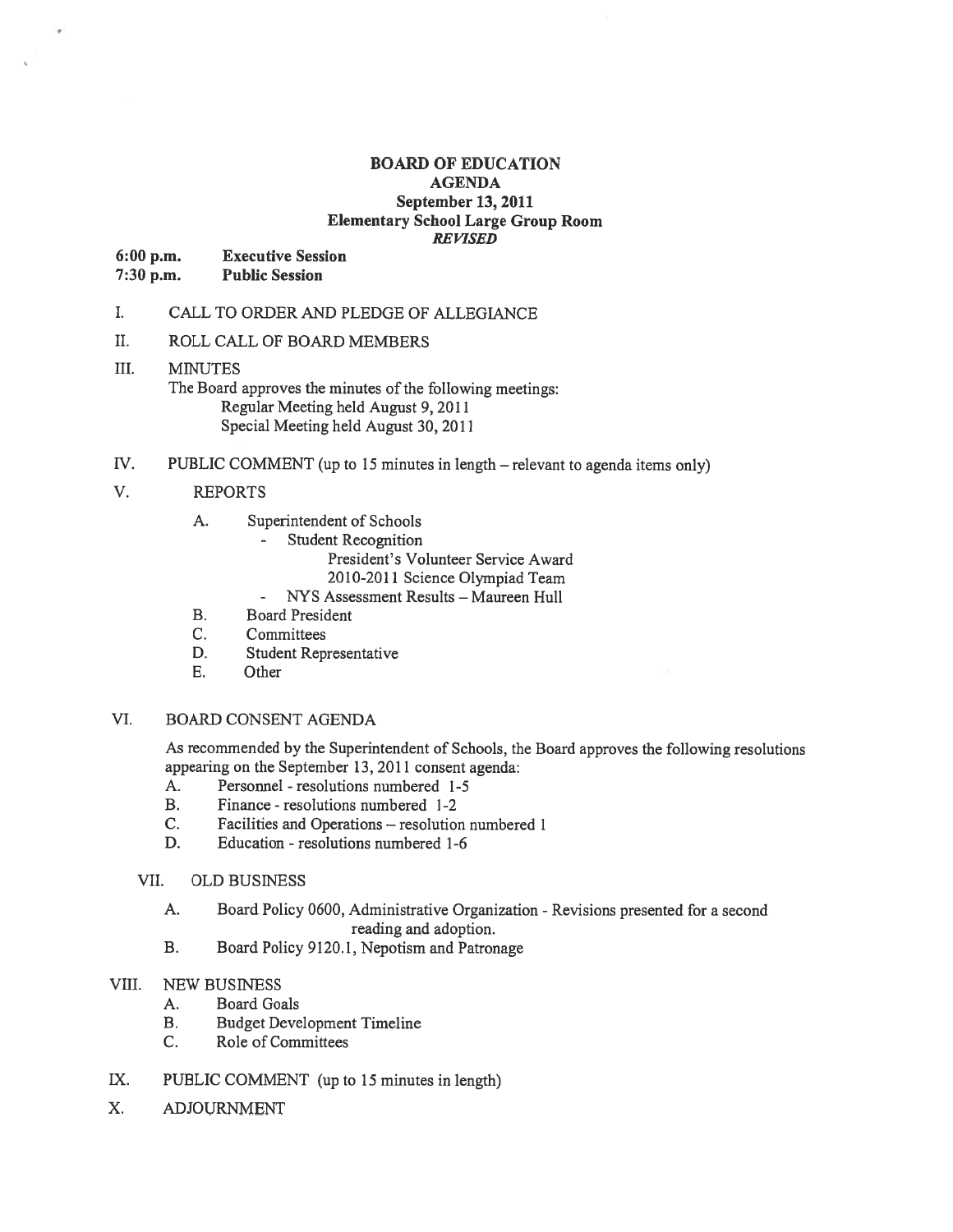## CONSENT AGENDA 9/13/11

## A. Personnel

1. Appointment — Substitutes

> The Board approves the following substitutes for the 2011-2012 school year:

Teachers Kathy Axelsen Lisa Costa Taylor Gang Shannon Griffin Donna Higgins Karl Nilsen Richard Olson John Serignese Lawrence Simon Nicole Valente

Teaching Assistants Holly Bachmann Taylor Gang Shannon Griffin Karl Nilsen

Teacher Aides Holly Bachmann Taylor Gang Shannon Griffin Karl Nilsen

**Clerical** Holly Bachmann Taylor Gang

**Nurse** Kelly J0 Klug (pending fingerprint clearance)

2. Co-Curricular Positions

The Board approves the appointment of the following co-curricular advisors for the 2011-2012 school year in accordance with the negotiated agreemen<sup>t</sup> with the Port Jefferson Teachers' Association: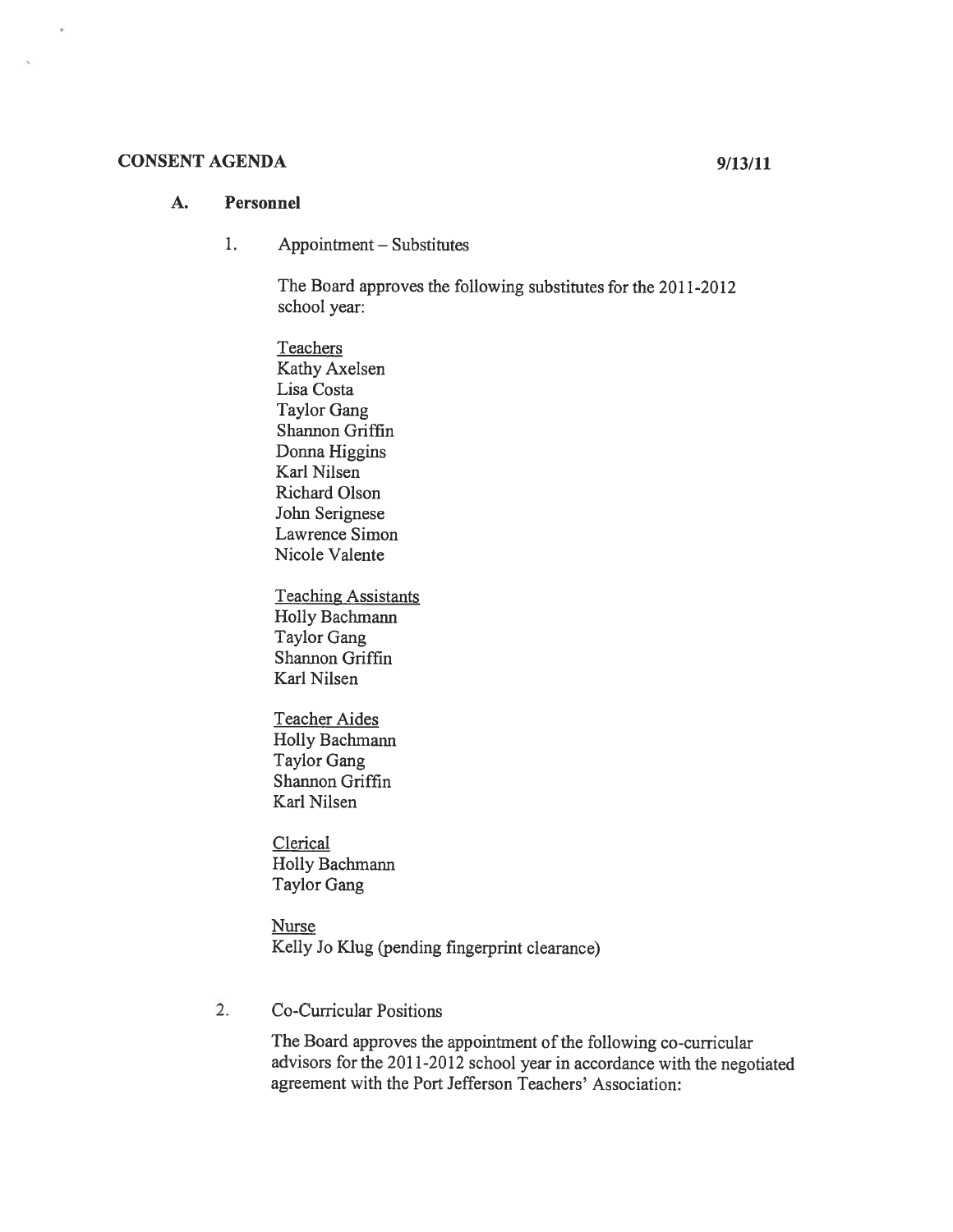High School Concerts- Band — Christine Creighton Concerts — Strings — Michael Caravello Concerts — Vocal — Katie Bernius Tri-M Honor Society — Christine Creighton Sophomore Class — Kandice Brucella & Kayleen Moran (co-advisors)

Middle School Concerts — Band Grade <sup>6</sup> — Christine Creighton Concerts — Strings Grade 6 — Christian Neubert Concerts — Vocal Grade 6— Katie Bemius Concerts- Band Grade 7/8 - Edward Pisano Concerts —Strings Grade 7/8 — Francesca Jourawleff Concerts — Vocal Grade 7/8 — Katie Bernius

Elementary School Concerts — Band — Mark Abbonizio Concerts — Strings — Christian Neubert Concerts — Vocal — Meagan Finnerty Concerts — Vocal — Jessica Pastor Intramurals — Francoise Schachner & Loraine Novellino (co-advisors)

3. Change in Appointment Date

The Board approves the change in start date of Andrea Erland as <sup>a</sup> Teaching Assistant from April 13, 2011 to January 19, 2011 on <sup>a</sup> retroactive basis.

4. Change in Appointment Date

The Board approves the change in start date of Taylor Gang as <sup>a</sup> Teaching Assistant from April 14, 2011 to March 1, 2011 on <sup>a</sup> retroactive basis.

5. Approval of Services

The Board approves the services of Debra Hartman and Antoinette Famiano for after-school supervision of the high school/middle school library for the 2011-2012 school year, at the rate of \$15.15 per hour.

## B. Finance

1. Financial Reports

The Board accepts the fmancial reports.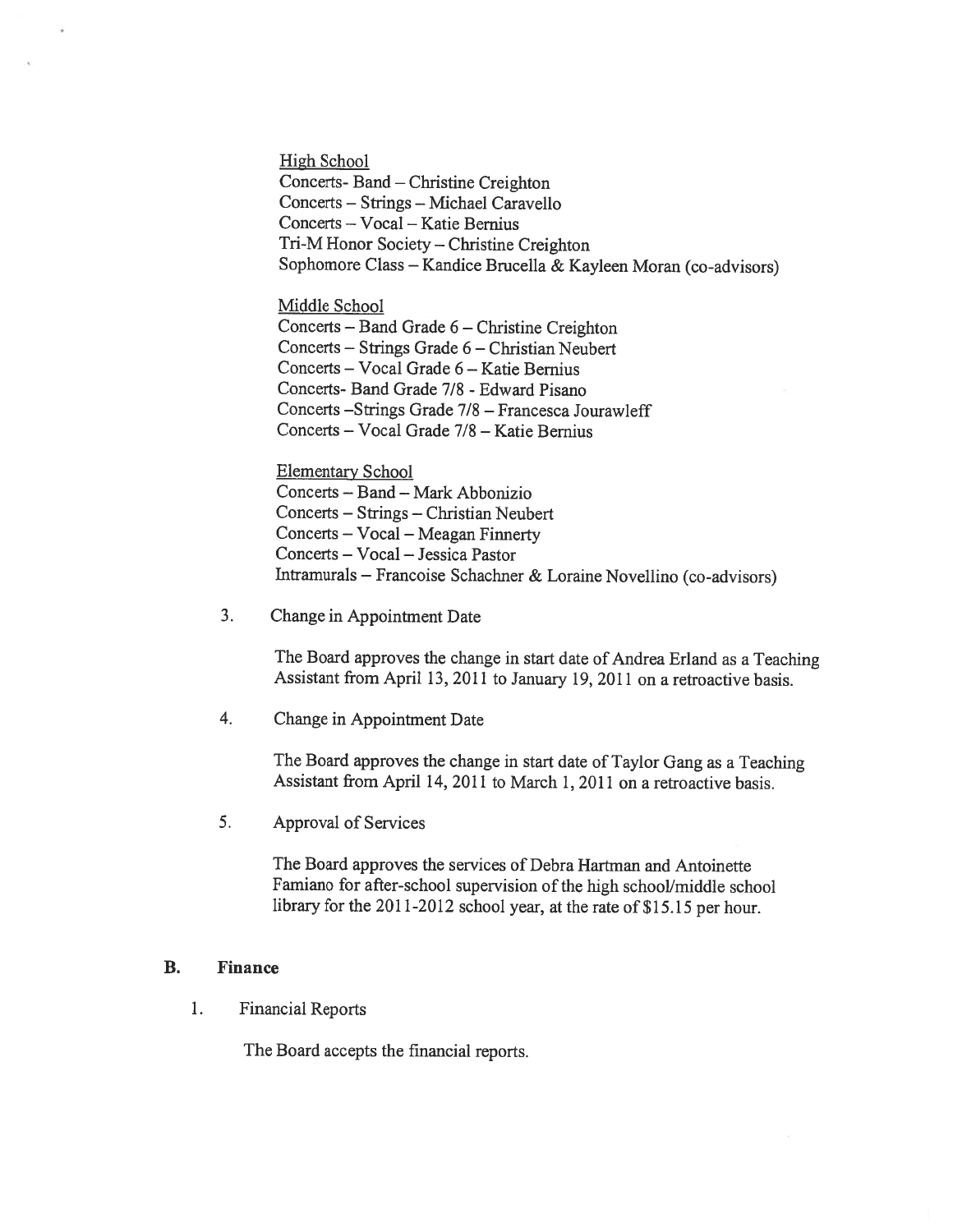## 2. Approval of Services

The Board approves the services of Jeanette Cooper as piano accompanist for the 2011-2012 winter and spring concert seasons at a rate of \$80.00 per hour not to exceed 10 hours.

## C. Facilities and Operation

1. Surplus Property

The Board declares the music textbooks on the attached list as surplus property and authorizes the disposition of same in the best interest of the district.

## B. Education

1. CSE Recommendations

The Board accepts the recommendations of the Committees on Special Education.

2. Instructional Service Agreement

The Board approves the Instructional Service Agreement between the district and Andrus Children's Center for the provision of special education programs and services for the 2011-2012 school year.

3. Instructional Service Agreement

The Board approves the Instructional Service Agreement between the district and Summit School for the provision of special education programs and services for the 2011-2012 school year.

4. Skilled Nursing Service

The Board approves the following skilled nursing services for the 2011-2012 school year, as recommended by the Committee on Special Education: Donna Markovic (pending fingerprint clearance)

5. Scoring Services

The Board of Education approves the services of Educational Vistas, Inc. (EVI) for scoring of the NYS assessments for grades 3-8 ELA & Math, and grades <sup>4</sup> & <sup>8</sup> Science in April and May of 2012.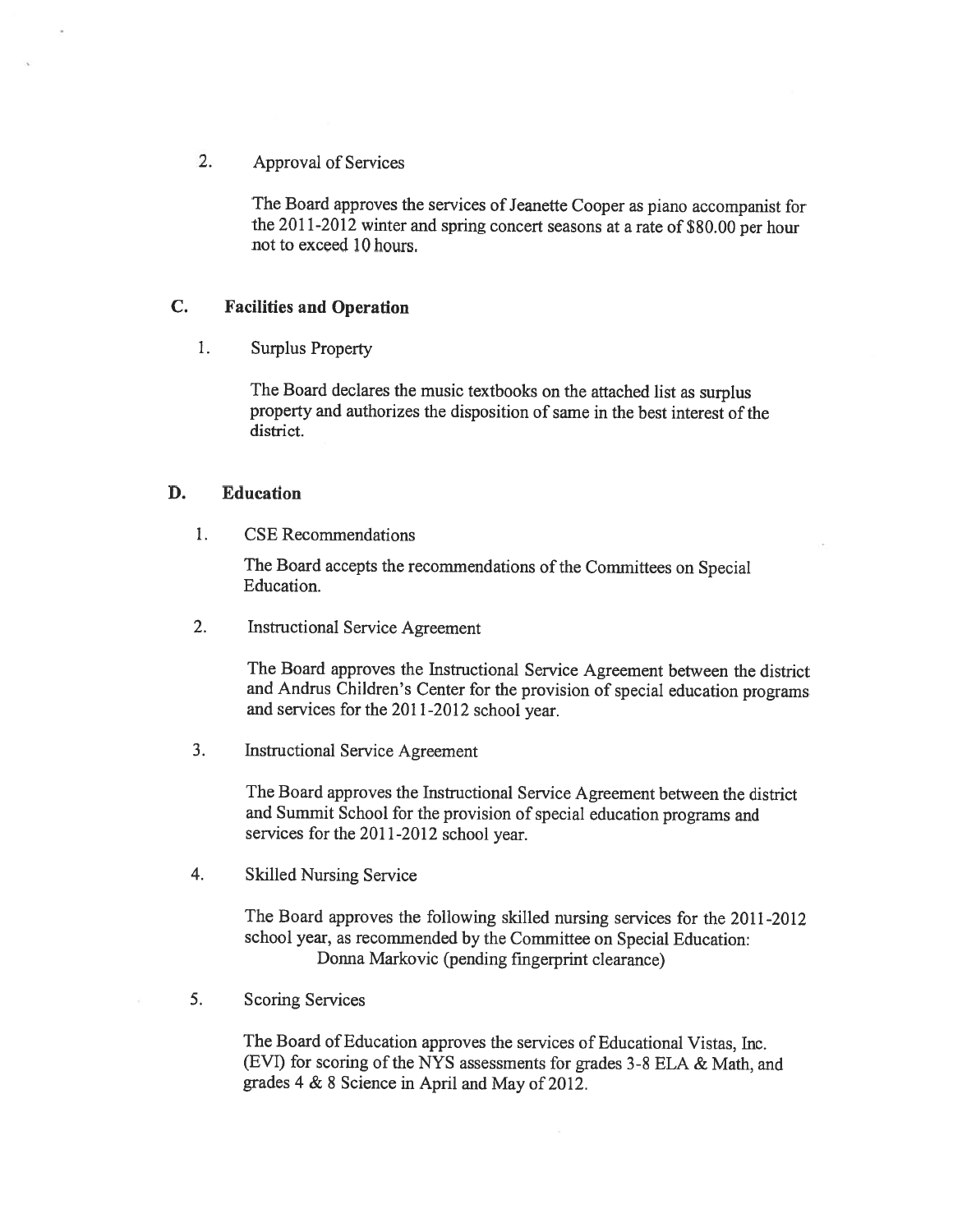6. Memorandum of Understanding — Universal Pre-K

 $\tilde{\mathbf{r}}$ 

 $\alpha$ 

The Board approves the Memorandum of Understanding between the District and Early Discoveries Center/Children's community Head Start Program for the for the provision of Universal Pre-Kindergarten for the 2011-2012 school year.

 $\bar{\psi}$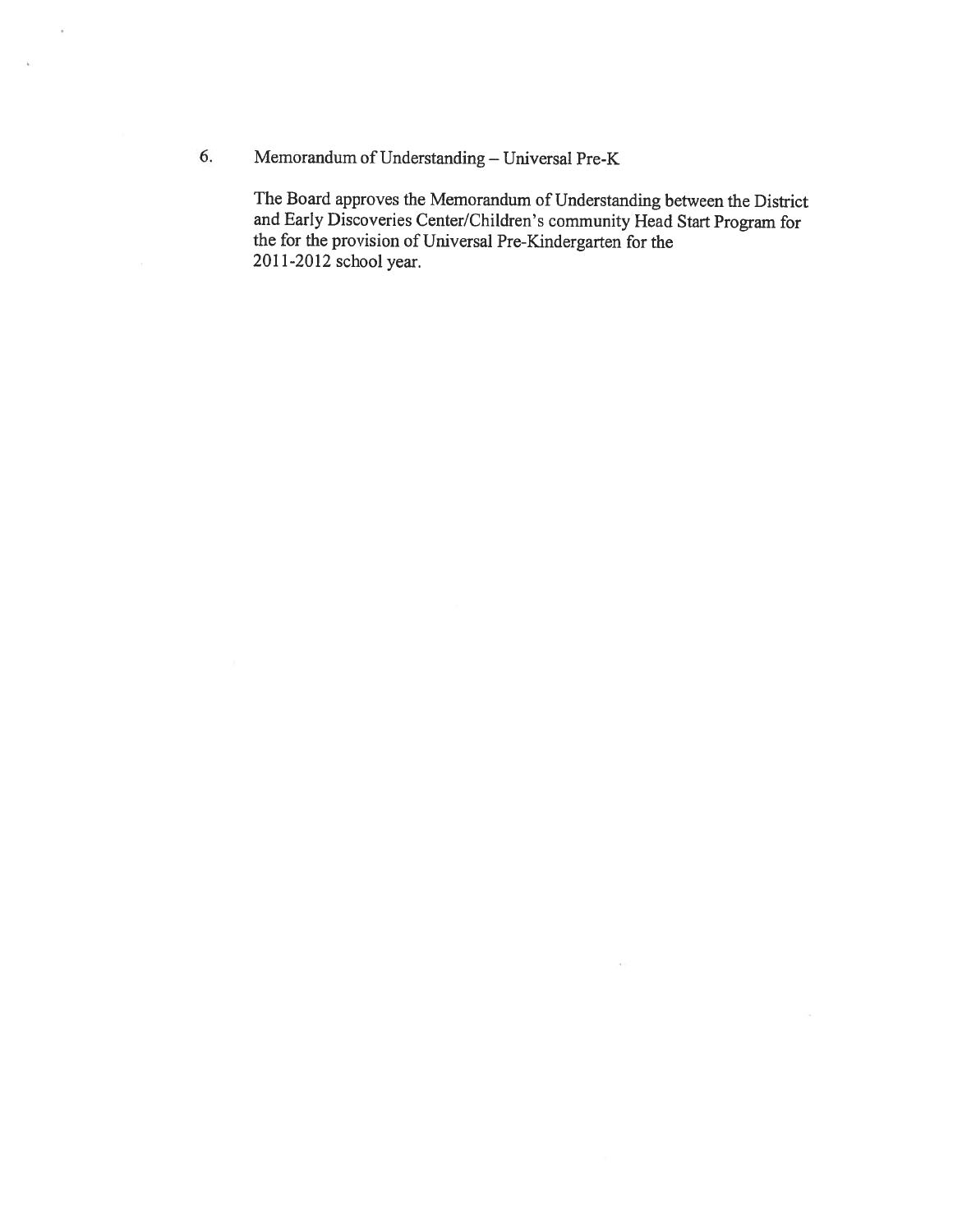## Surplus Music Textbooks

 $\bar{\alpha}$ 

 $\mathcal{L}$ 

# (August 2011)

| <b>Quantity</b> | ISBN #                  | <b>TITLE</b>                                |
|-----------------|-------------------------|---------------------------------------------|
| 24              | 0-382-05482-2           | <b>Silver Burdett Music</b>                 |
| $\overline{2}$  | 0-382-05480-6           | <b>Silver Burdett Music</b>                 |
| 25              | 0-382-05478-4           | <b>Silver Burdett Music</b>                 |
| 23              | 0-382-05473-3           | <b>Silver Burdett Music</b>                 |
| $\overline{2}$  |                         | This is Music 3                             |
| $\overline{3}$  |                         | This is Music 6                             |
| $\overline{2}$  |                         | This is Music 2                             |
| 21              | 0-382-05476-8           | <b>Silver Burdett Music</b>                 |
| 1               | $0 - 02 - 295051 - 6/2$ | Share the Music                             |
| $\mathbf 1$     | 0-382-05502-0           | Silver Burdett Music, Teacher's Ed.         |
|                 | 0-382-057651            | Silver Burdett Music, Teacher's Ed.         |
|                 | 0-382-05932-8           | Silver Burdett Music, Teacher's Ed.         |
|                 | 0-382-05770-8           | Silver Burdett Music, Teacher's Ed.         |
|                 | 0-382-05792-9           | Silver Burdett Music, Teacher's Ed.         |
| $\mathbf 1$     | 0-382-05924-7           | <b>Silver Burdett Music</b>                 |
| 3               | 75-206-2107             | Making Music Your Own 6                     |
| $\mathbf 1$     | 75-206-2106             | Making Music Your Own 5                     |
| 1               | 75-265-2111             | Making Music Your Own, Teacher's Ed. 4      |
| $\bf{1}$        | $75 - 303 - 0$          | Making Music Your Own                       |
| $\mathbf{1}$    |                         | Discovering Music Together 5, Teacher's Ed. |
| $\overline{4}$  | 0-02-295053-2           | Share the Music                             |
| $\overline{2}$  |                         | Discovering Music Together 6                |
| $\mathbf{1}$    |                         | Discovering Music Together 3                |
| $\mathbf{1}$    | 74-101-00               | <b>Silver Burdett Music</b>                 |
| $\mathbf{1}$    | 0-382-05916-6           | Silver Burdett Music Teacher's Resource Bk. |
|                 | 0-382-05917-4           | Silver Burdett Music Teacher's Resource Bk. |
|                 | 0-382-05918-2           | Silver Burdett Music Teacher's Resource Bk. |
| $\mathbf{1}$    | 0-382-05919-0           | Silver Burdett Music Teacher's Resource Bk. |
| 1               | 0-382-05920-4           | Silver Burdett Music Teacher's Resource Bk. |
| 1               | 74-163-00               | Silver Burdett Music, Teacher's Ed.         |
| $\overline{2}$  | 74-164-00               | Silver Burdett Music, Teacher's Ed.         |
| $\overline{2}$  | 74-165-00               | Silver Burdett Music, Teacher's Ed.         |
| $\overline{2}$  | 4746                    | Discovering Music Together 4 - Revised      |
| 3               | 4730                    | Discovering Music Together 3 - Revised      |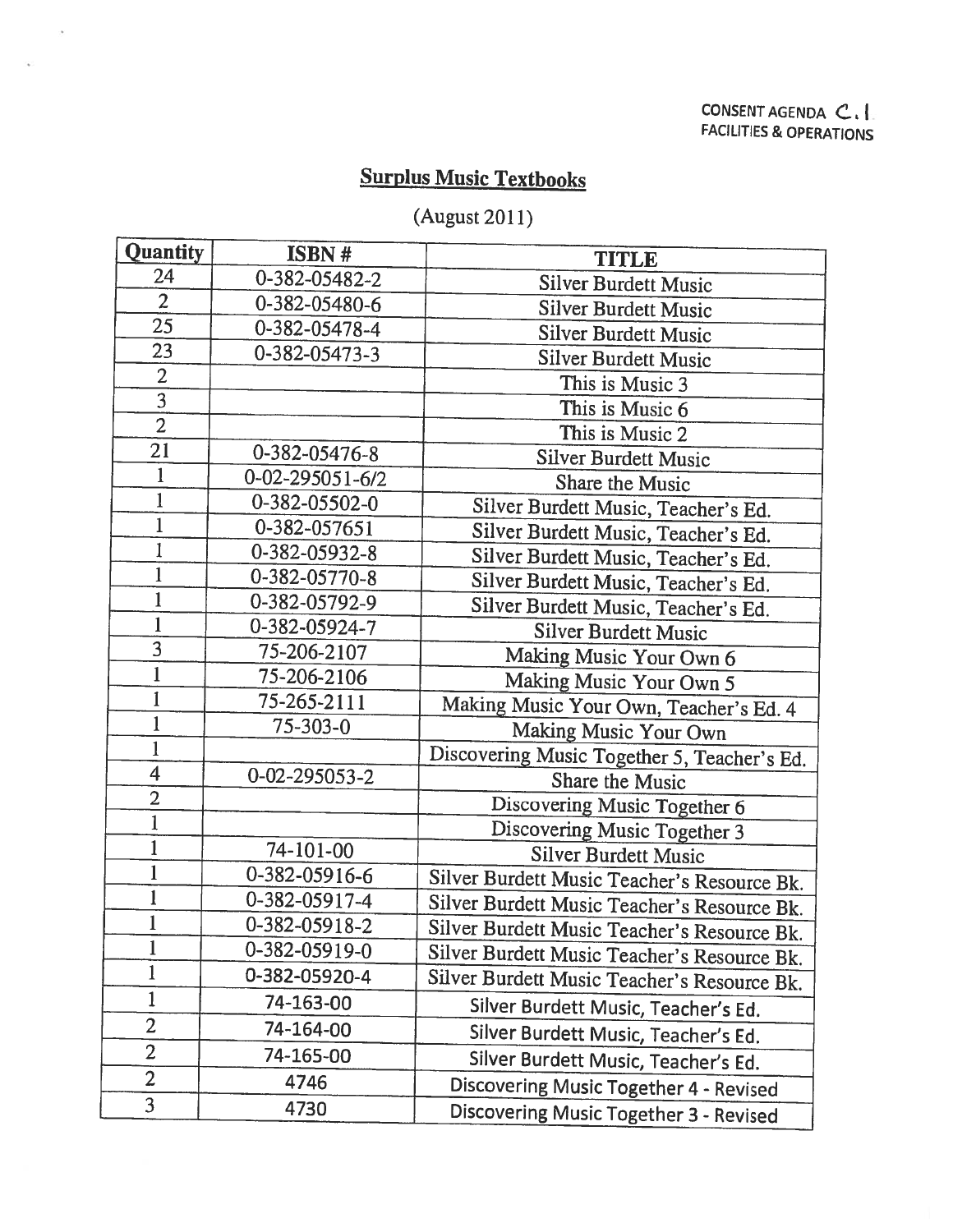| 1              | 0-382-05197-1  | Silver Burdett Music for Chorus 4   |
|----------------|----------------|-------------------------------------|
| $\mathbf{1}$   | 0-382-05496-2  | Silver Burdett Music, Teacher's Ed. |
| $\mathbf{1}$   | 0-382-05471-7  | Silver Burdett Music, Teacher's Ed. |
| $\overline{2}$ | 0-382-05477-6  | Silver Burdett Music, Teacher's Ed. |
| $\mathbf{1}$   | 74-162-00      | Silver Burdett Music, Teacher's Ed. |
| $\mathbf{1}$   | 0-382-05474-1  | Silver Burdett Music, Teacher's Ed. |
| $\mathbf{1}$   | 0-03-042171-3  | The Music Book                      |
| $\mathbf{1}$   | 0-03-042-186-1 | The Music Book                      |
| 1              | 0-03-042141-1  | The Music Book                      |
| $\mathbf{1}$   | 0-03-042201-9  | The Music Book                      |
| $\mathbf{1}$   | 0-03-063451-2  | The Music Book                      |
| $\mathbf{1}$   | 0-03-042231-0  | The Music Book                      |
| $\mathbf 1$    | 0-03-042246-9  | The Music Book                      |
| $\overline{2}$ | 0-382-05500-4  | The Music Book                      |
| $\overline{2}$ | 0-382-05497-0  | The Music Book                      |
| $\overline{1}$ | 0-03-042191-8  | Silver Burdett Music, Teacher's Ed. |
| $\overline{1}$ | 0-03-042206-X  | Silver Burdett Music, Teacher's Ed. |
| $\overline{1}$ | 0-03-042221-3  | Silver Burdett Music, Teacher's Ed. |
| $\mathbf{1}$   | 0-03-042161-6  | Silver Burdett Music, Teacher's Ed. |
| $\overline{1}$ | 0-03-042176-4  | Silver Burdett Music, Teacher's Ed. |
| $\overline{1}$ | 0-03-051266-2  | Silver Burdett Music, Teacher's Ed. |
| $\mathbf{1}$   | 0-03-042146-2  | Silver Burdett Music, Teacher's Ed. |
| $\mathbf{1}$   | 0-03-042156-X  | Silver Burdett Music, Teacher's Ed. |
| $\mathbf{1}$   | 0-038-05190-4  | Silver Burdett Music, Teacher's Ed. |
| $\mathbf{1}$   | 74-166-00      | Silver Burdett Music, Teacher's Ed. |
| $\overline{1}$ | 0-02-291950-3  | MacMillan Music, Teacher's Ed.      |
| $\overline{1}$ | 296226B        | Spotlight on Music Sampler          |
| 21             |                | Alfred's Basic Guitar Method 1      |
| 22             | 0-382-05497-0  | <b>Silver Burdett Music</b>         |
| 23             | 0-382-05500-4  | <b>Silver Burdett Music</b>         |
| $\mathbf{1}$   | 0-382-05936-0  | Silver Burdett Music, Teacher's Ed. |
| $\overline{2}$ | 0-382-05788-0  | Silver Burdett Music, Teacher's Ed. |
| $\overline{2}$ | 0-382-05775-9  | Silver Burdett Music, Teacher's Ed. |
| $\mathbf{1}$   | 0-382-05779-1  | Silver Burdett Music, Teacher's Ed. |
| $\mathbf{1}$   | 0-382-05935-2  | Silver Burdett Music, Teacher's Ed. |
| $\mathbf 1$    | 0-382-05784-8  | Silver Burdett Music, Teacher's Ed. |
|                |                |                                     |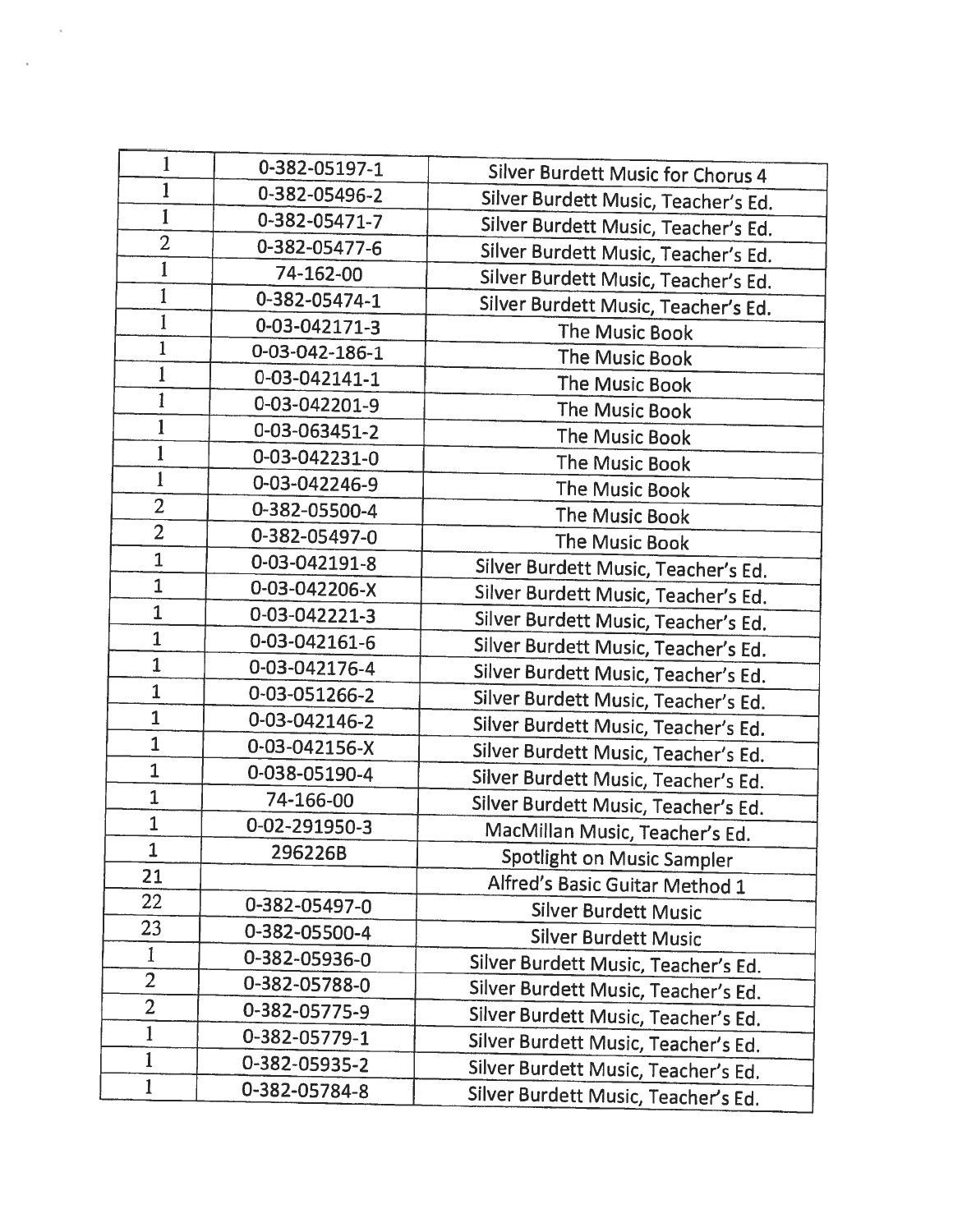| 6              | 0-86867-742-6   | Let's Make Music                             |
|----------------|-----------------|----------------------------------------------|
| $\overline{2}$ | 0-590-42535-8   | The Farmer in the Soup                       |
| $\mathbf{1}$   | 0-307-16555-8   | <b>Big Golden Book of Animals</b>            |
| $\mathbf{1}$   | 0-439-06171-7   | <b>Rabbits and Raindrops</b>                 |
| $\mathbf{1}$   | 0-307-12109-7   | Pinocchio                                    |
|                | 0-14-050588-1   | The Tale of Jemima Puddle Duck               |
| $\mathbf{1}$   | 0-8167-0457-0   | Monster Under My Bed                         |
| $\mathbf{1}$   | 0-7327-0063-9   | <b>Good Morning Isabel</b>                   |
| $\mathbf{1}$   | 0-8167-0442-2   | Now I know Stars                             |
| 1              | 0-689-71203-0   | The 10 <sup>th</sup> Good Thing About Barney |
| 1              |                 | Mommies at Work                              |
| $\mathbf{1}$   | 0-7901-0291-9   | The Two Foolish Cats                         |
| $\mathbf{1}$   | 0-590-90747-6   | How Much is That Guinea Pig in the Window    |
| 1              | 0-816-7-1015-5  | <b>Tasting</b>                               |
| 1              |                 | Sam and the Firefly                          |
| 1              | 07901-0151-3    | The Mess Monster                             |
| $\mathbf{1}$   | 0-590-45576-1   | <b>One Hungry Monster</b>                    |
| $\mathbf{1}$   | 0-688-10428-2   | Each Orange Had 8 Slices                     |
| $\mathbf{1}$   | 0-02-293110-4   | <b>Music of Latin American</b>               |
| $\mathbf{1}$   | 0-02-292960-6   | Afro-American Music                          |
| $\mathbf{1}$   | 0-02-292720-4   | <b>Music USA</b>                             |
| $\mathbf{1}$   | 0-02-29246-4K   | <b>Music Teacher Resource</b>                |
| $\mathbf{1}$   | 0-02-291870-1-1 | Music, Teacher's Ed.                         |
| $\mathbf{1}$   | 0-02-291890-6-2 | Music, Teacher's Ed.                         |
| $\mathbf{1}$   | 0-02-291910-4-3 | Music, Teacher's Ed.                         |
| $\overline{2}$ | 0-02-291930-9-4 | Music, Teacher's Ed.                         |
|                |                 |                                              |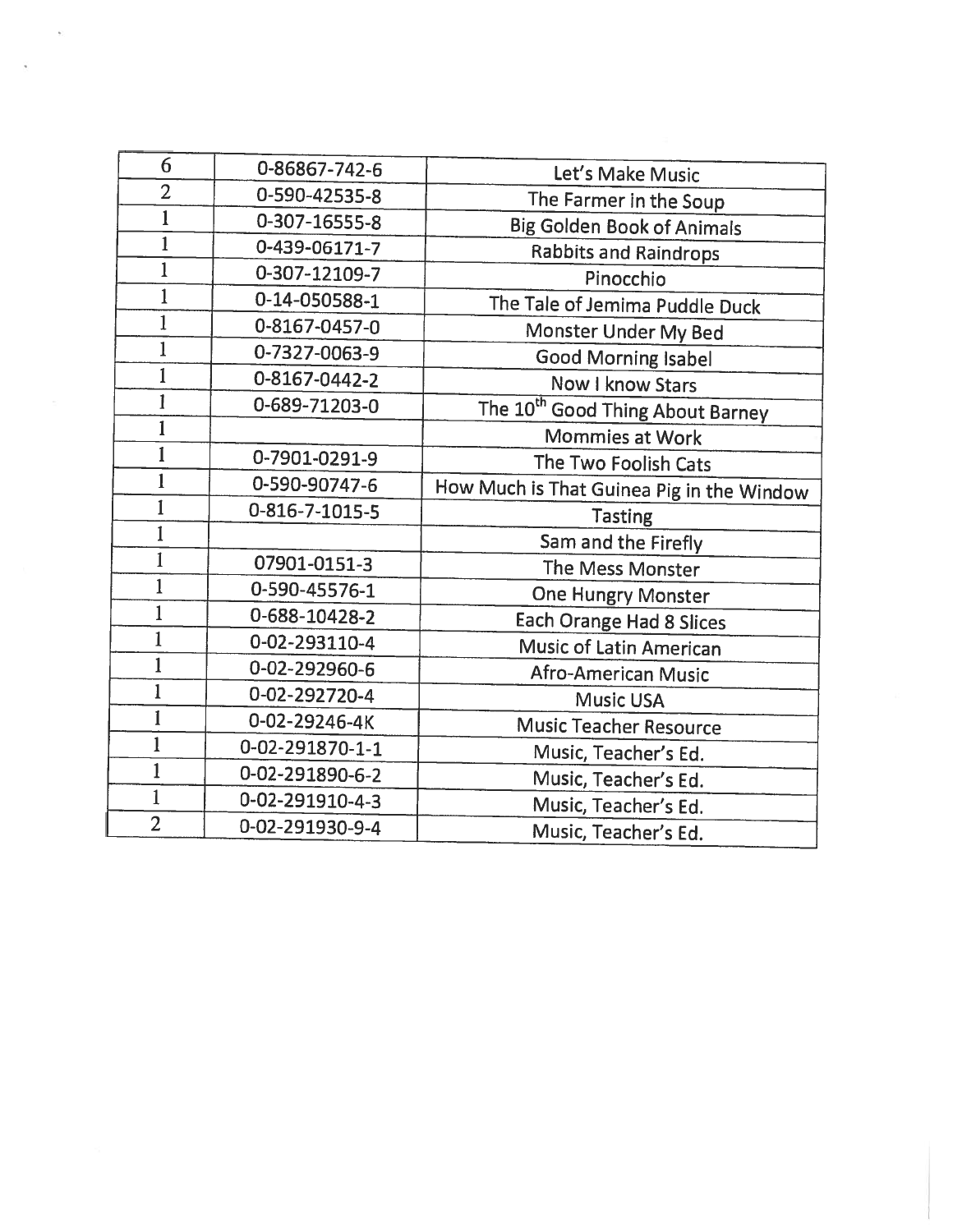#### OLD BUSINESS A.

0600

## ADMINISTRATIVE ORGANIZATION

The Superintendent of Schools is the chief executive officer of the district. During his/her absence, the Superintendent will designate a central office administrator the Deputy Superintendent to serve as administrator in charge; if he/she is absent, the Superintendent will designate the Assistant Superintendent for Business to serve as administrator in charge; if he/she is absent, the Superintendent will designate the Assistant Superintendent for Pupil Personnel Services to serve as administrator in charge, if all central office administrators are absent or the Superintendent is not able to designate all of the aforementioned are absent, the Board will designate a person to serve as administrator in charge.

Note: Policy added

Presented for update: 9/12/06 Update adopted: 10/10/06  $1<sup>st</sup>$  reading: 9/14/10-tabled  $1<sup>st</sup>$  reading:  $10/12/10$ 2<sup>nd</sup> reading & adoption: 11/9/10 Revision presented for  $1<sup>st</sup>$  reading: 8/9/11  $2<sup>nd</sup>$  reading & adoption: 9/13/11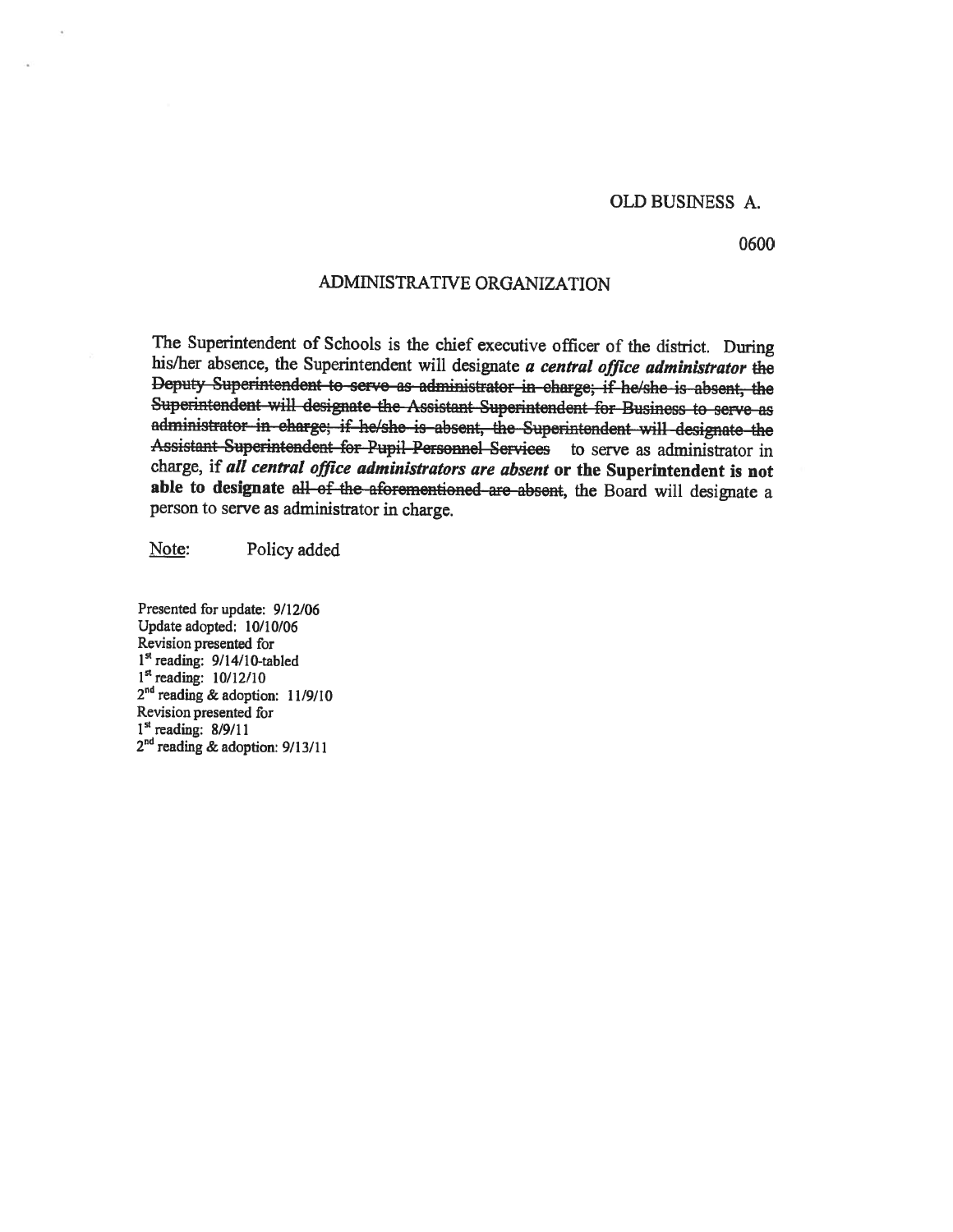## NEPOTISM AND PATRONAGE

The Board of Education is committed to building trust in the district and the community by ensuring that hiring and purchasing processes and decisions are competitive, based on cost and merit. No preference will be <sup>g</sup>iven in hiring or purchasing based on personal relationships with, or advantage to, current employees or Board members.

1. Board members holding actual or prospective personal, familial or financial interest in the resolutions, motions or decisions <sup>p</sup>laced before the Board for action, must publicly announce that interest and recuse themselves from voting if appropriate.

- 2. <sup>A</sup> two-thirds majority of the entire Board is required for the appointment of <sup>a</sup> blood or marriage relative of board members to a teaching position. "Blood or marriage relative" is defined as immediate family - parent, child, sibling, or spouse.
- 3. This policy shall not be understood to prohibit any Board member from voting on the appointment of, or on <sup>a</sup> contract of employment with, that member's blood or marriage relative, in accordance with applicable laws.
- 4. Board members will not impose undue pressure (individual or as <sup>a</sup> Board) on administrators or staff before and after recommendations for purchase or hire are made.
- a. The Board may review the processes used by the administration and staff to develop data and information upon which recommendations to the Board have been made.
- b. The Board shall assign the school district's attorney to investigate any suspected abuse or misuse of the employment or procurement process in any individual candidacy or bid brought into question by <sup>a</sup> member(s) of the Board.
- 5. The administration will comply with the Purchasing Policies (Board Policy <sup>6700</sup> et seq.) in respect to purchasing competitively and without prejudice or favoritism, and in following the bidding procedures of such policy and the General Municipal Law.
- 6. The administration will assure that the competitive hiring process outlined in Board Policies <sup>9240</sup> and <sup>2926</sup> are followed. With regard to any candidate for employment, the administration is required to take reasonable steps to investigate and report to the Superintendent and Board of Education any known family relationships, of that candidate to any Board member or current employee of the District. Although family relationship with current Board members or employees is not necessarily <sup>a</sup> bar to employment in the district, such relationship may impose particular duties on the Board in the employment process and the administration in assignment of supervision. Disclosure of <sup>a</sup> family relationship between <sup>a</sup> candidate and <sup>a</sup> current Board member or employee is important to avoid the fact or appearance of impropriety in hiring.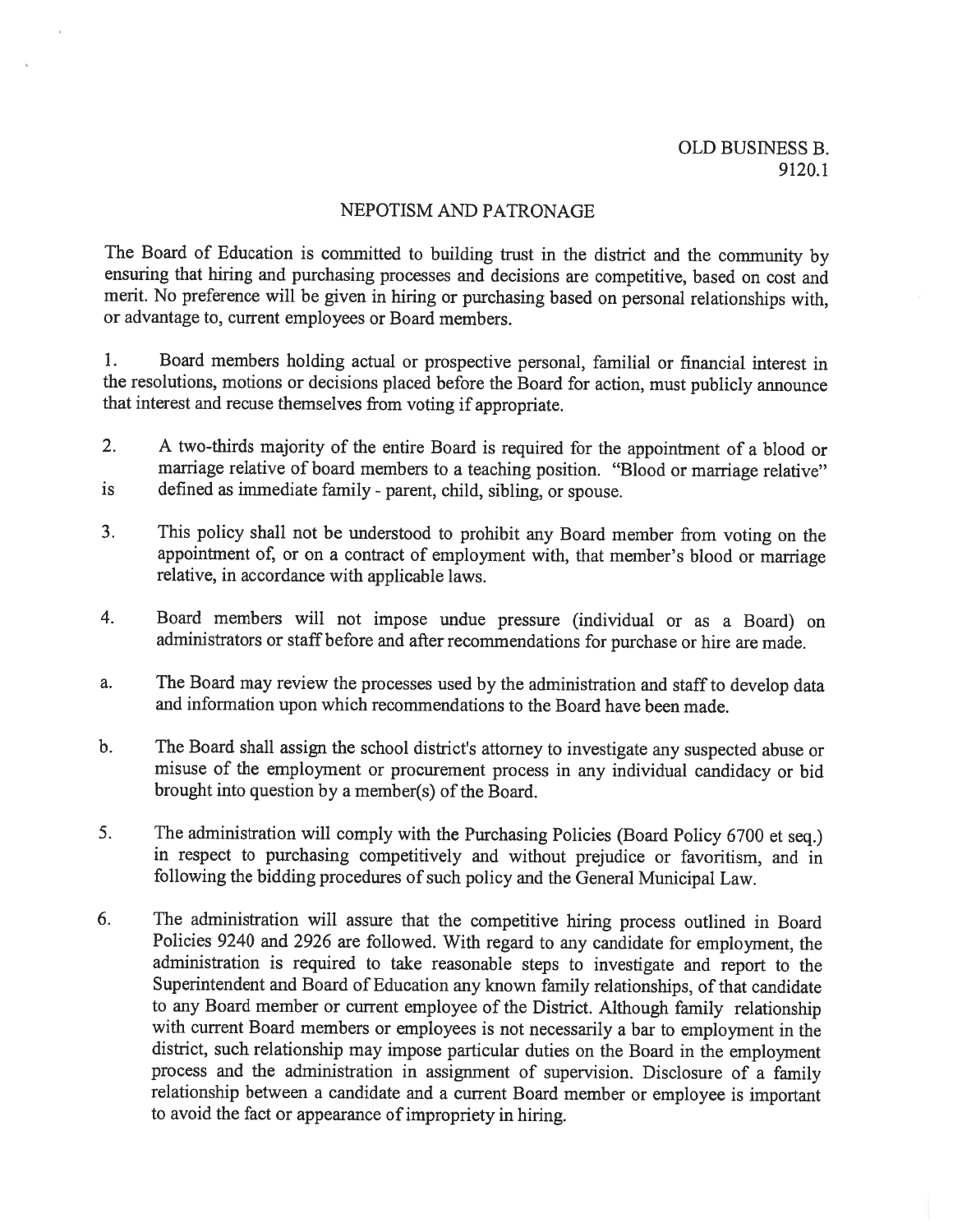- 7. No individual who is <sup>a</sup> blood or marriage relative of <sup>a</sup> Board member or district administrator will be allowed more than <sup>30</sup> days per diem salary prior to Board approval.
- 8. When <sup>a</sup> recommendation to accept <sup>a</sup> bid or hire is rejected by the Board of Education, the administration must re-initiate the bidding process or the search for candidates by re posting, re-advertising and recruiting. Only after an attempt is made to recruit additional candidates may the administration begin interviews with new candidates or vendors. If candidates from the original advertising or recruiting process are considered qualified, the administration is not required to re-interview them before they are considered for recommendation for employment or vendor status.
- 9. Normally, an administrator shall not be permitted or assigned to directly supervise an employee related to the administrator by blood or marriage. Exceptions to this rule and supervision by an administrator of <sup>a</sup> more distant relative may be determined by the Superintendent after consideration of other available options and the goa<sup>l</sup> of avoiding the fact or appearance of impropriety. This restriction shall not preclude the fulfillment by any administrator of such other responsibilities or exercise of such authority as may be appropriate to the supervisor's administrator's position.

Related Laws: General Municipal Law Sec.103, 104, 109, 119, 800's; Education Law Sections 1619, 2103, 2513, 2556, 3016 Bd of Ed v. McGinnis, lOOAD2d 300, 1984

Revision presented for 1<sup>st</sup> reading: 10/14/08  $2^{nd}$  reading & adoption: 11/18/08 Revision presented for  $1<sup>st</sup> reading: 5/11/10$ 2<sup>nd</sup> reading & adoption: 6/8/10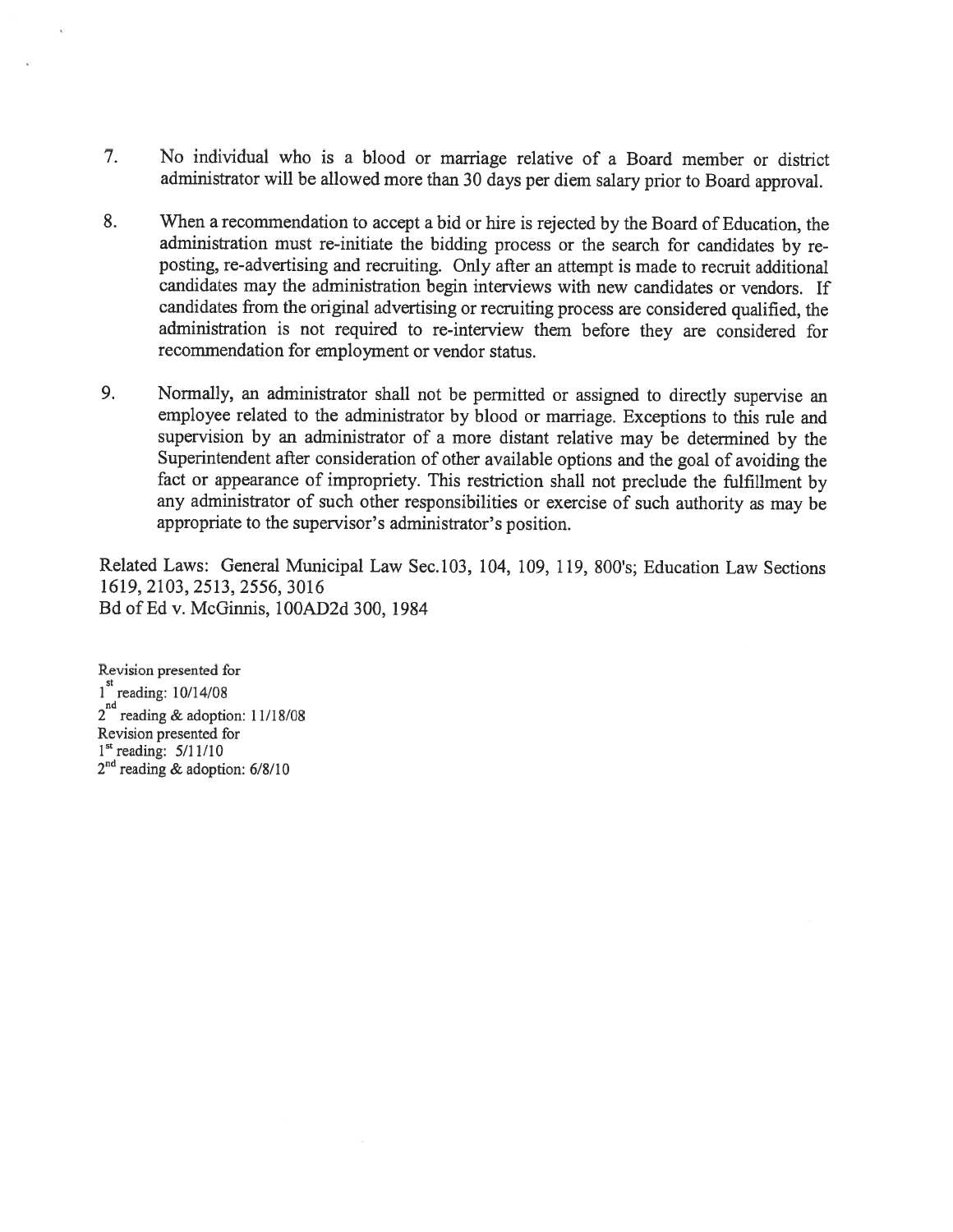## NEW BUSINESS A.

## DRAFT

## 2011-2012 GOALS

## •. Student Achievement

Maximize student achievement through <sup>a</sup> rigorous program that is designed to meet the varied needs of all learners and maintain the level of excellence Port Jefferson has grown accustomed to.

Success will be measured through: New York State Report Card, Grades 3-8 Assessment results, classification rates, and student retention rates.

## •• Fiscal Responsibility

Govern in <sup>a</sup> fiscally responsible way reflective of the uncertain economic climate, identifying ways to maximize efficiencies while maintaining instructional integrity.

Success will be measured through: budget development, examples of 'doing more with less", and identifying reductions while maintaining program.

## ❖ Curriculum Review Cycle

Implement <sup>a</sup> Curriculum Review Cycle to effectively review and evaluate curriculum documents for all subject areas, K-12, on a rotating basis.

Success will be measured through: Atlas implementation, curriculum mapping, implementation of NYSCCS.

## ❖ Communication

Focus on effective communication with parents and community insure all stakeholders are informed members of our school community.

Success will be measured through: Use of district website, district newsletter, school messenger system, parent portal.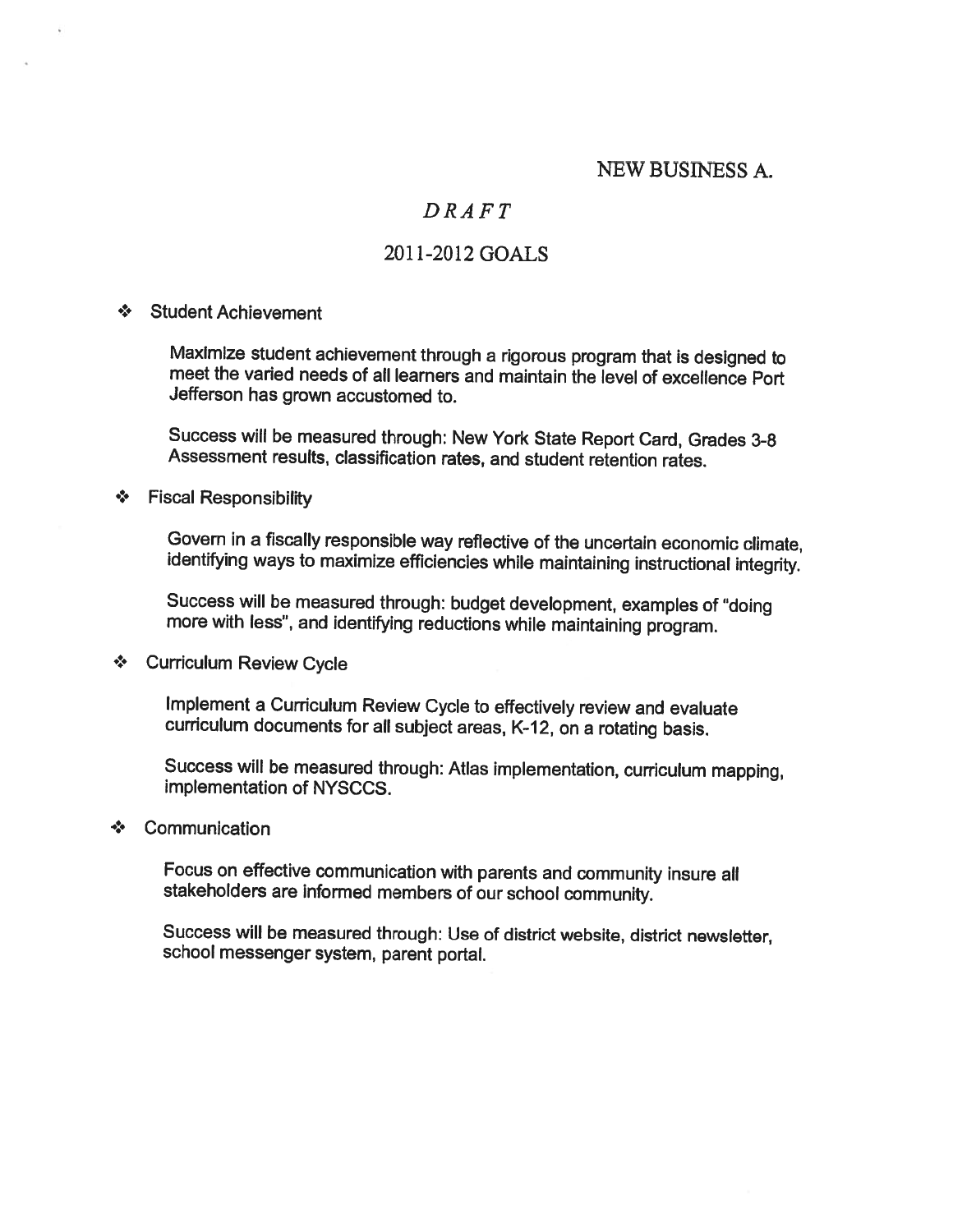NEW BUSINESS  $C$ 

## July2011

## PORT JEFFERSON SCHOOL DISTRICT BOARD OF EDUCATION

## 2011-12 Board Committee Charges

## Curriculum Committee

The Curriculum Committee is charged to work with the Administration to provide oversight of the Curriculum Revision Five-year Cycle. After review of the Superintendent's recommendations, the Committee will adopt and publish <sup>a</sup> five-year calendar of curriculum review and approval. Curriculum adoptions will be made prior to January <sup>1</sup> so that adequate time will be provided to include necessary funds for personne<sup>l</sup> and materials in the subsequent school year budget.

In addition, the Committee will oversee the implementation of Policy 4220, Educational Initiatives, to provide comprehensive <sup>p</sup>lans for new and revised educational programs. The Committee will provide updates at each monthly Board meeting and will presen<sup>t</sup> <sup>a</sup> year-end summary at the June 2012 Board Meeting with recommendations for the next Board.

## Finance Committee

The Finance Committee will work with the Assistant Superintendent for Business to <sup>p</sup>lan, develop and communicate the annual district budget to be referred to voters. The Committee will receive monthly reports from the administration on expenditures and otherwise monitor the implementation of the budget as appropriate. The Committee will meet as necessary during the school year to address any financial exigencies that may occur. The Committee will convene <sup>a</sup> Citizens Advisory Committee in accordance with Board policy to provide advice regarding the budget. In addition, the Finance Committee will work to develop <sup>a</sup> long-range financial plan for the District. The Committee will provide updates at each monthly Board meeting and will presen<sup>t</sup> <sup>a</sup> year-en<sup>d</sup> summary at the June 2012 Board meeting with recommendations for the next Board.

## Facilities Committee

The Facilities Committee will work with the administration to provide oversight of school facilities and will work with the District Architect to <sup>p</sup>lan for facility development. Included within the facility oversight responsibility is the duty to set direction for the continued development and application of the District technology network. The Committee will act as the appellant body for final resolution of transportation complaints on appeal from administrative resolution. The Committee will also function as the School Visitation Committee. The Committee will provide updates at each monthly Board meeting and will presen<sup>t</sup> <sup>a</sup> year-end summary at the June <sup>2012</sup> Board meeting with recommendations for the next Board.